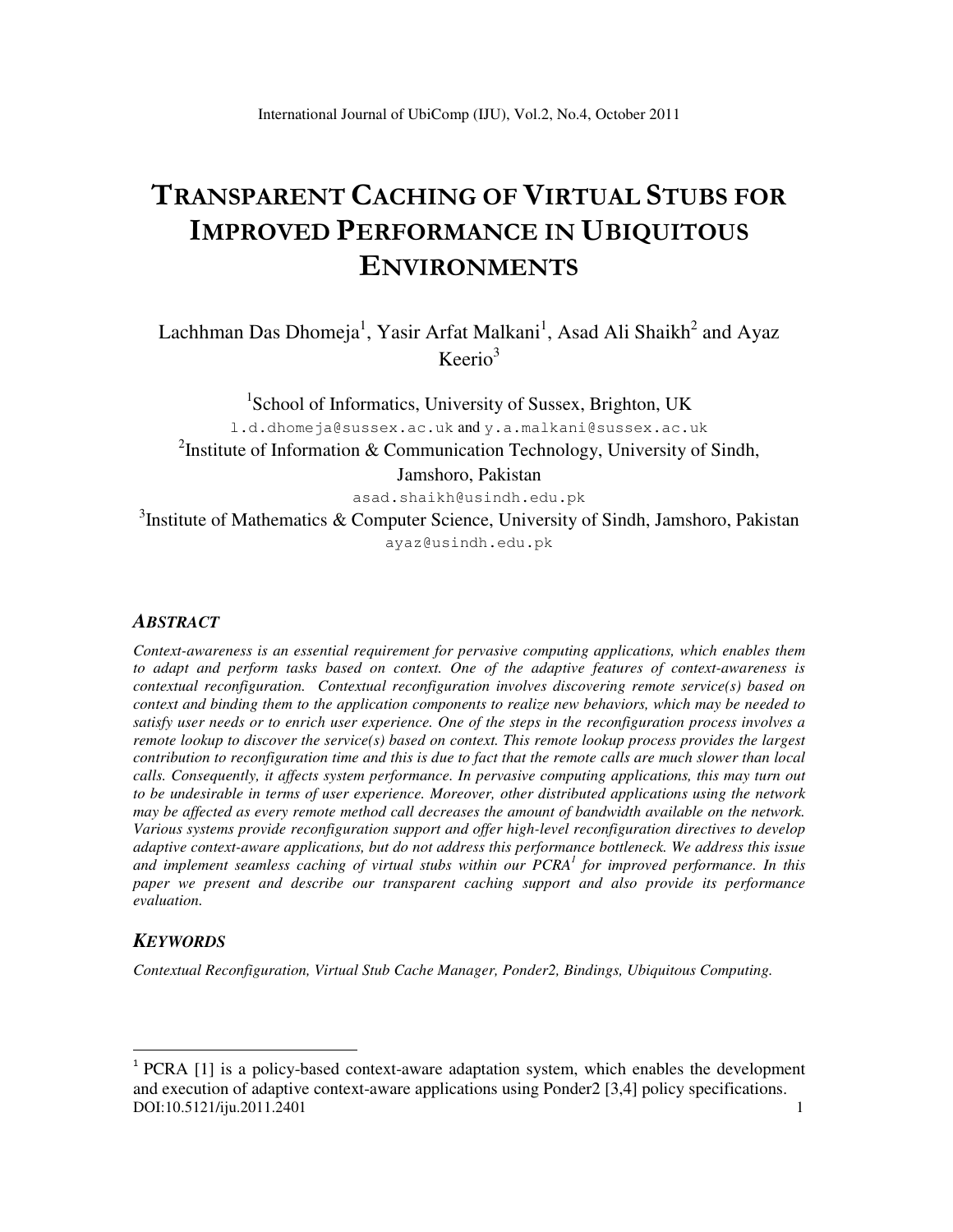# **1. INTRODUCTION**

Pervasive computing offers an environment where mobile and stationary computing devices are connected wirelessly or through wire, and interact with each other seamlessly to perform tasks in background to support us in our everyday life without requiring attention from us. In order for pervasive computing systems to be able to fulfill this vision, they need to adapt themselves in response to constantly changing conditions of a pervasive computing environment such as user context (user presence, user location, user activity, user preferences), varying network quality, mobility of users, device characteristics (CPU power, memory, battery power and small display). This makes context-awareness an essential requirement for pervasive computing systems.

There has been extensive research work in the field of context-awareness and a summary of contributions made in this field can be found in [5, 6]. Many researchers [5, 7, 8, 9] have attempted to identify and define core features of context-awareness. One of the core features identified by these researchers is a contextual reconfiguration. Contextual reconfiguration is a process of modifying or reconfiguring the structure of the application in response to contextual information to realize new behavior, which may be required to fulfill user needs or to enrich user experience. This can be realized by locating the remote services based on context and binding them to application component. For example, a user may want to have her messages displayed or printed to the nearest rendering device to her location. This requires discovering a device based on the location of the user and binding to it, and then sending messages to the bound device. As another example, contextual reconfiguration may be used to enrich the experience of a mobile user by providing her with a service of interest with respect to her changed location without requiring any cooperation from her. For instance, when the user is standing near a cinema, a movie information service could send information about the movies being exhibited in that cinema.

Our primary research objectives have been (1) providing a broader scope of adaptation by integrating various adaptation approaches to enable development of diverse set of adaptive context-aware applications and (2) providing a high-level programming model to simplify the development of adaptive context-aware applications. As a result, we have designed and implemented PCRA [1], which enables the development of adaptive context-aware applications using Ponder2 policy specifications. The broader scope of adaptation within PCRA is supported by integration of various adaptation types: Contextual Reconfiguration, Parameter Adaptation and Reconfiguration to managing invalid bindings.

One of the adaptation types supported by PCRA is Contextual Reconfiguration. Our approach to context-aware reconfiguration involves discovering remote service(s) based on contextual information and binding them to user instance, which represents the current user of the environment. Refer to [1] for the detailed description of our proposed approach to contextual reconfiguration. If we look at this binding process, one of the steps involved is performing a remote lookup to discover the remote service in response to context. This remote lookup process provides the largest contribution to the overall binding time. This is because the remote method calls are much slower than local calls, at least 1000 times slower [17]. In pervasive computing applications, it turns out to be undesirable in terms of user experience. For example, in the simple light example scenario, the user experience may get affected when the user enters room1 and light or air-conditioning in room1 is not turned on and adjusted to user's preferred value immediately. In the context of other distributed systems, this may affect other applications running on the network as every remote method call decreases the amount of bandwidth available on the network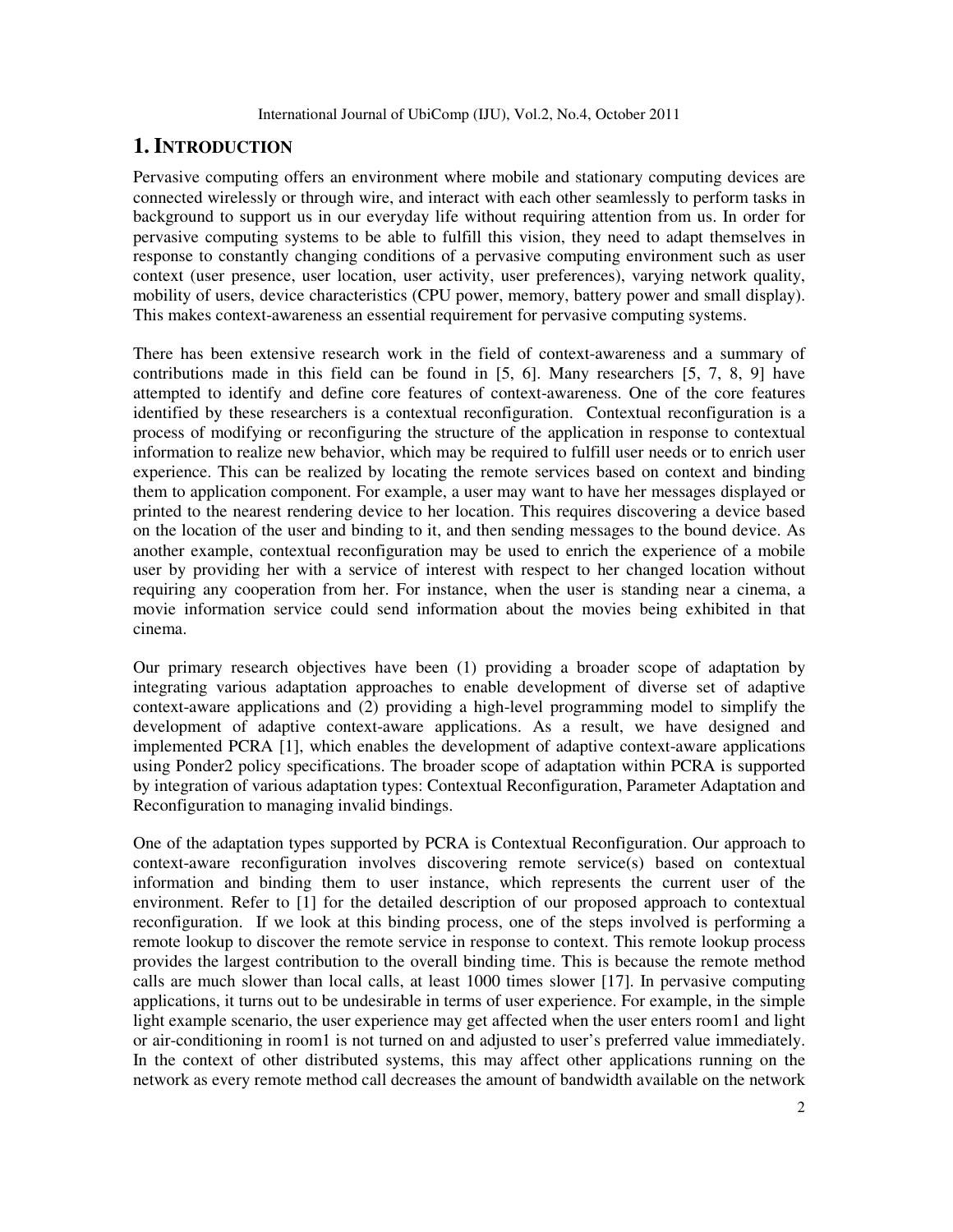for all the applications using the network. To this end, we propose and implement a seamless caching technique to improve performance of pervasive computing applications.

There exists a large body of research work, such as [10, 11, 12, 13] which provide reconfiguration support and enable the development of adaptive context-aware applications using high-level reconfiguration directives, but do not address this performance bottleneck. We address this issue, and propose and implement caching technique within PCRA. In this paper we focus on PCRA's transparent caching support, while other features of PCRA, which include contextual reconfiguration, contextual adaptation and reconfiguration to manage invalid bindings, are out of the scope of this paper.

The remainder of this paper is structured as follows: section 2 presents a high-level design of PCRA and briefly describes its constituents. Section 3 presents and describes our caching support of virtual stubs integrated within PCRA. Section 4 provides performance evaluation of our caching support. Section 5 discusses some related work. In section 5, we conclude the paper.

# **2. HIGH-LEVEL SYSTEM ARCHITECTURE OF PCRA**

PCRA is a policy-based context-aware adaptive system that allows developing and executing adaptive context-aware applications using Ponder2 policy specifications. In this section we present the high-level system architecture of PCRA and briefly provide an overview of all its parts. The high-level system design of PCRA is shown in the figure 1. PCRA architecture comprises three parts: Ponder2 system, Reconfiguration & Adaptation Infrastructure (RAI) and Remote Method Invocation (RMI). We describe each of its parts briefly.



Figure 1: High-level System Architecture of PCRA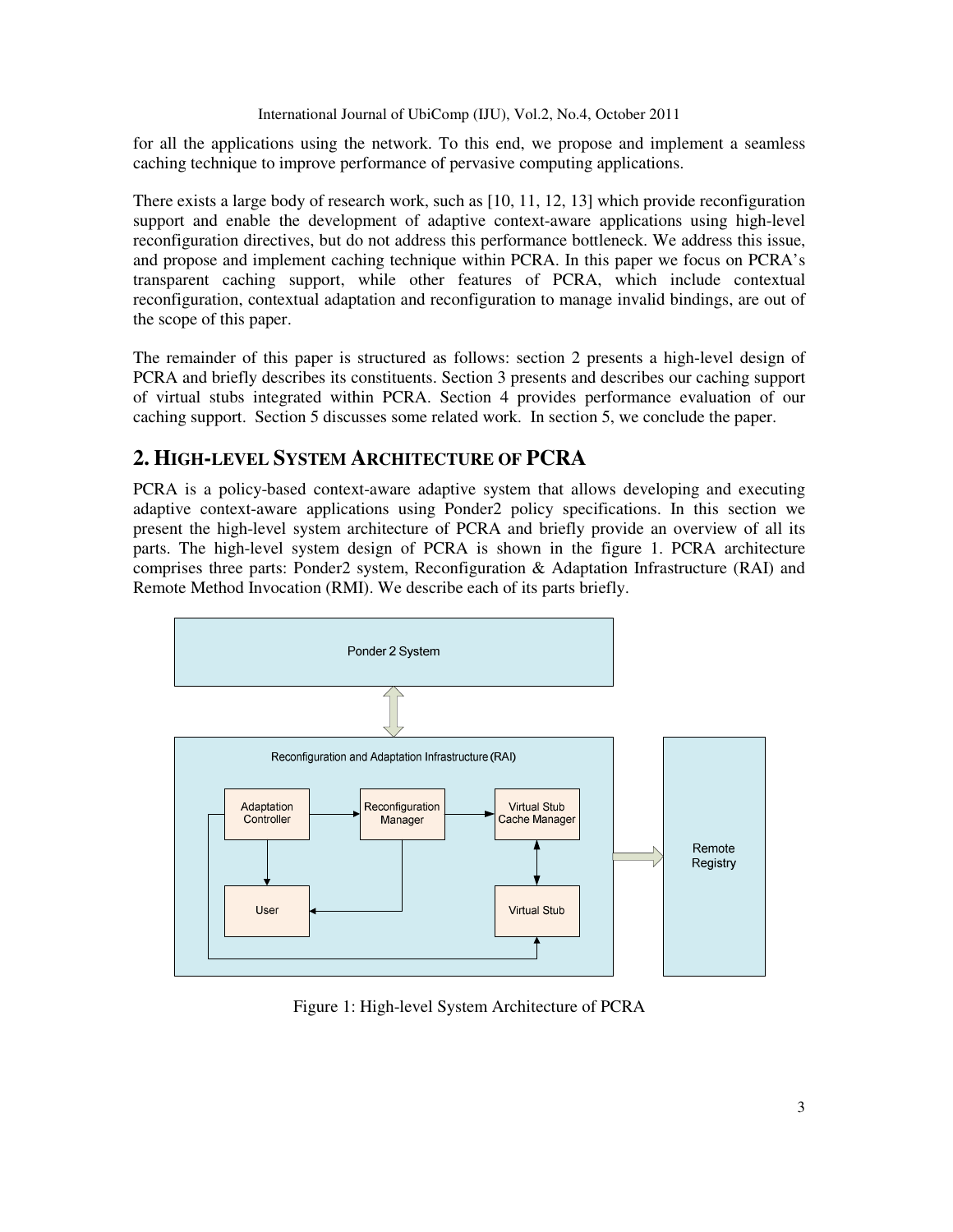# **2.1 Ponder2**

Ponder2 [3, 4] is a general purpose object management system, which is re-design and reimplementation of Ponder [14]. There exists a number of policy systems, such as [3, 14, 15, 18], but the reason for choosing and building our adaptation support on top of Ponder2 is that it is a light-weight, self-contained, extensible and scalable policy system for specifying and enforcing policies. These features make it suitable to be used on resource-constrained devices (e.g., PDA and mobile phones). Ponder2 provides the support for obligation policies and authorization policies and also includes other services such as domain service. The domain service allows grouping managed objects into hierarchical structure for management purposes. Ponder2 has an object language called PonderTalk [16] for configuring and controlling Ponder2 system, and Ponder2 obligation polices and authorization policies are expressed with PonderTalk commands. Adaptive context-aware applications are developed within PCRA by specifying behavior of applications using Ponder obligation policies.

# **2.2 Reconfiguration and Adaptation Infrastructure (RAI)**

As discussed before, one of our research objectives has been the provision of wider scope of adaptation by integrating and providing runtime support for different adaptation types: Contextual Reconfiguration, Parametric Adaptation and reconfiguration to manage invalid bindings. We have designed and implemented RAI, which provides runtime support of these adaptation approaches. As mentioned before, the reconfiguration support involves remote lookups and this introduces performance bottleneck, which may affect user experience in pervasive computing environments. To address this issue, we have implemented caching support of virtual stubs within RAI. The design components of RAI, which provide the implementation of all features supported by RAI, are: Reconfiguration Manager, User Component, Virtual Stub, Virtual Stub Cache Manager and Adaptation Controller. The detailed description of these components can be found in [2]. In this paper, we only present and describe PCRA's caching support, while other features of PCRA are out of scope of this paper.

# **2.3 Java RMI**

PCRA assumes RMI services to be available in the environment, so the developers of remote services in PCRA environment use RMI infrastructure to develop remote services and register them in the RMI registry. As a part of reconfiguration process, PCRA uses RMI infrastructure to discover these services based on context and bind them to the current user of the environment.

To summarize, these three parts of PCRA architecture (Ponder2, RAI and RMIA) work together to provide a policy-based development platform, in which adaptive context-aware applications are developed using policies. Ponder2 provides infrastructure for specification and enforcement of policies while RAI provides runtime adaptation support. In addition to its runtime adaptation support, RAI also includes caching support for improved performance. In next section, we present design and description of caching support integrated within RAI.

# **3. SEAMLESS CACHING SUPPORT FOR IMPROVED PERFORMANCE**

As virtual stub is the one which is cached, we first briefly describe the virtual stub. The virtual stub wraps the real proxy of remote service and any call to this remote service is intercepted by the virtual stub and then forwarded to the remote service. In addition to forwarding the remote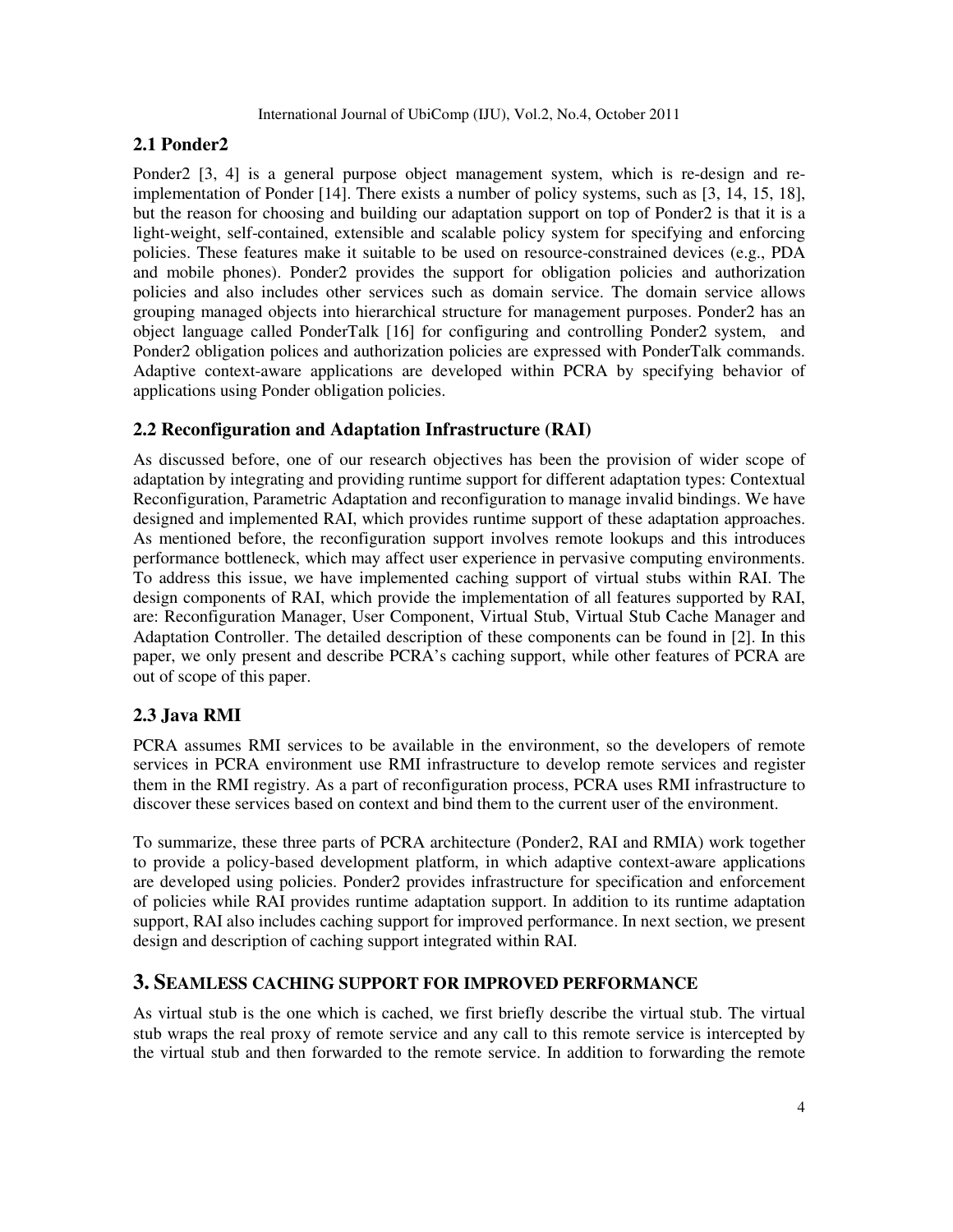call, it handles the issue of invalidity of bindings. Refer to [2] for the detailed description of virtual stub and our transparent reconfiguration approach to managing invalid bindings.

In our approach to contextual reconfiguration, the remote service is discovered based on context, an instance of virtual stub is created and initialized with the real proxy of found service, cached locally and then the virtual stub is handed to the user instance. Once the user instance has the virtual stub, this means that user has the binding to the remote service through its corresponding virtual stub. User component is one of the design components of RAI as described in section 2, which models the user of the environment and holds the bindings to remote services. When the binding to the same services are needed again, the virtual stubs for these services are obtained from local cache, thus avoiding remote lookups for improved performance. During the binding process when the system discovers a particular remote service for first time, it takes longer since it involves a remote lookup. When the binding to the same service is required again, the system takes less time since the service (the virtual stub holding this service) is obtained from the local cache directly without the need for a remote call. Consider a simple example scenario in which bindings to light service and air-conditioning service in room1 are created upon the entrance of the user in room1 and the light service and the air-conditioning services are turned on, and when the user leaves room1, these are turned off. When the first user enters room1, the binding time taken by the system would be far higher as the light service and air-conditioning services are discovered by performing remote lookups. When this user leaves room1, the light service and airconditioning services are turned off and after some time other user enters the room1, the system would create the bindings between the user instance for the new user and both the light service and air-conditioning in the room1, and the binding time taken by the system would be greatly reduced in comparison to what it would be in the former case since both the virtual stub for light service and the virtual stub for air-conditioning services are obtained locally. In performance evaluation section, we show that the caching technique significantly reduces reconfiguration time and improves system scalability.

The design component in charge of providing support for seamless caching of virtual stubs is the virtual stub cache manager. As a part of reconfiguration process, the reconfiguration manager interacts with the virtual stub cache manager to support in the process of establishing bindings to remote services. In the process, the virtual stub cache manager is involved in caching virtual stubs, in addition to performing other operations. Figure 2 shows the interaction of virtual stub cache manager with other design components of RAI to realize caching support of virtual stubs, and the figure 3 shows the partial implementation of virtual stub cache manager.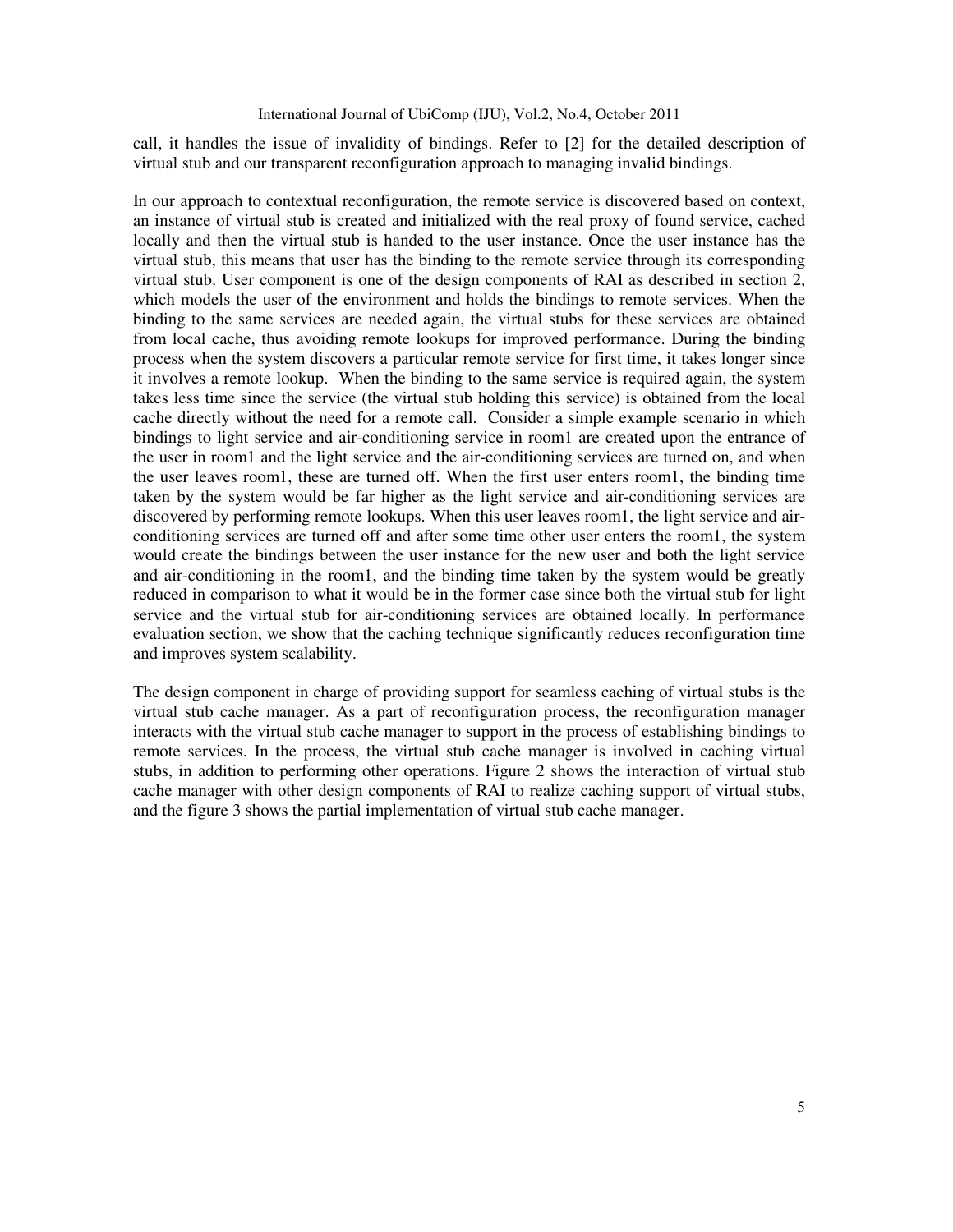

Figure 2: Seamless caching of virtual stubs

The description of steps involved in figure 2 above is given below.

- The reconfiguration manager communicates with the virtual stub cache manger by invoking getVirtualStub(serviceDescription) of virtual stub cache manager (figure 3, line 3) and this method returns the virtual stub.
- The virtual stub cache manager has a hashtable named virtualStub\_Table (figure 3, line 2) where virtual stubs for different services are cached. In order to return the requested virtual stub to the reconfiguration manager, it checks whether it is in virtualStub\_Table by invoking virtualStub\_Table.get(serviceDescription) (figure 3, line 5). If available, it is returned to the reconfiguration manager (figure 3, lines 6, 7).
- If the virtual stub cache manager does not find it, it invokes its doLookup(serviceDescription) method (figure 3, line 9) and this, in turn, communicates with the remote registry to obtain the real proxy/stub of the remote service (figure 3, line 19).
- After obtaining the real proxy of the service, the virtual stub cache manager creates an instance of the virtual stub and initializes it with the found proxy through createVirtualStubInstance (serviceDescription, remoteStub) method (figure 3, line 20).
- The instance of virtual stub is then cached into the table through a method call virtualStub\_Table.put (serviceDescription, virtualStub) (figure 3, line 22) and then returned to the reconfiguration manager(figure 3**,** line 23) .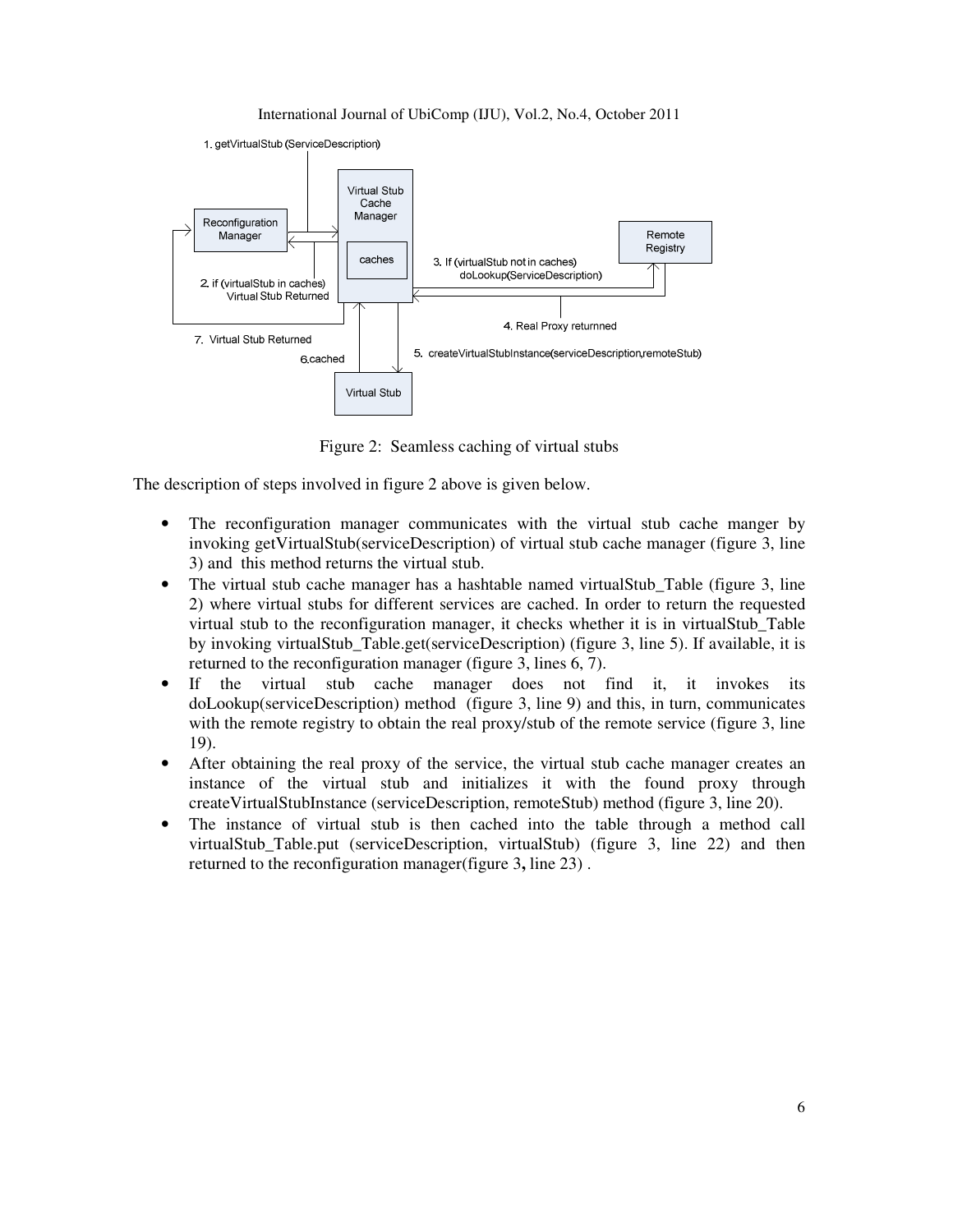```
1. public class VirtualStubCache {
2. static Hashtable<String, String> virtualStub_Table = new Hashtable<String, String>();
3. String getVirtualStub (String servName) {
4. String virtualStubString=null;
5. virtualStubString = (String) virtualStub Table.get (serviceName);
6. if(virtualStubString!=null){
7. return virtualStubString;
8. } else{
9. virtualStubString=doLookup(servName);
10.return virtualStubString;
11.}
12. virtualStubString=doLookup(servName);
13. return virtualStubString;
14.}
15. String doLookup (String servName) {
16. VirtualStub vs=null;
17. String serializedVirtualStub;
18.try \{19. Remote rs= Naming. lookup("rmi://192.168.1.1/" + servName);
20. vs = createVirtualStubInstance(servName, rs);
21. serializedVirtualStub= serializeVirtualStubIntoString(vs);
22. virtualStub Table.put(serviceName, serializedVirtualStub);
23. return serializedVirtualStub;
24. } catch (MalformedURLException e) {
25. }
   \sim 100 .
    \ldots .
26.}
27. VirtualStub createVirtualStubInstance(String serviceName, Remote rs) {
28. return new VirtualStub(serviceName, rs);
29. }
30 - 3
```
Figure 3: Partial source code of virtual stub cache manager

The cached virtual stub may become outdated when the real proxy held by the cached virtual stub becomes invalid. This requires updating the cached virtual stub. The real proxy of the remote service may become invalid due to various reasons (e.g., due to power failures on hosting device where the remote service is running or the service has been moved to some other location, etc). Any method call on an invalid proxy would result in an exception being thrown and caught by the virtual stub. As a response to this exception, the virtual stub discovers a new copy of real proxy and replaces the old copy with the new one. Now the virtual stub has the updated copy of real proxy, but the cached copy of virtual stub contains the invalid proxy. The updated virtual stub sends a copy of itself to the virtual stub cache manager and then the virtual stub cache manager replaces the old copy with new one in the cache.

# **4. PERFORMANCE EVALUATION**

In order to study the performance of our caching support, we measure reconfiguration time without using cache and reconfiguration time using cache. The reconfiguration time is the time taken by PCRA when creating a binding between a user instance and a remote service in response to policy evaluation. The reconfiguration time is measured from a point context is sent by the context monitor to the policy, which has subscribed to it, until the binding is established in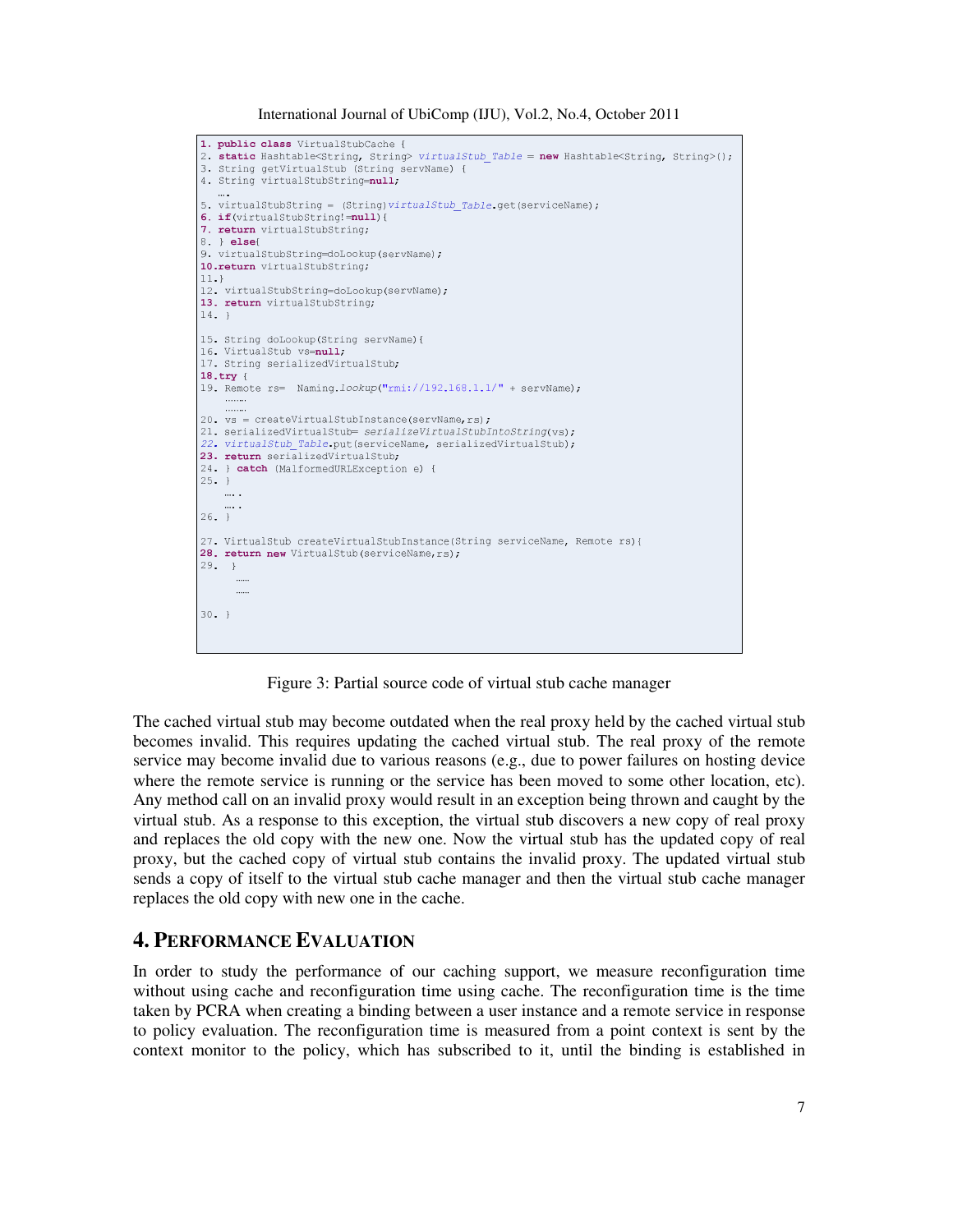```
International Journal of UbiComp (IJU), Vol.2, No.4, October 2011
```
response to policy evaluation. Figure 4 shows sequence diagram for reconfiguration time without using cache.



Figure 4: Sequence diagram for reconfiguration time without cache

As can be noted from figure 4, the remote service is discovered through a remote call to the registry and a virtual stub instance for this service is created and initialized with the corresponding real proxy and given to a user instance. Whereas reconfiguration time using cache involves obtaining the virtual stub for the required service from the local cache directly without the need for a remote call and giving it to the user instance, which is shown in the figure 5.



Figure 5: Reconfiguration time with cache sequence diagram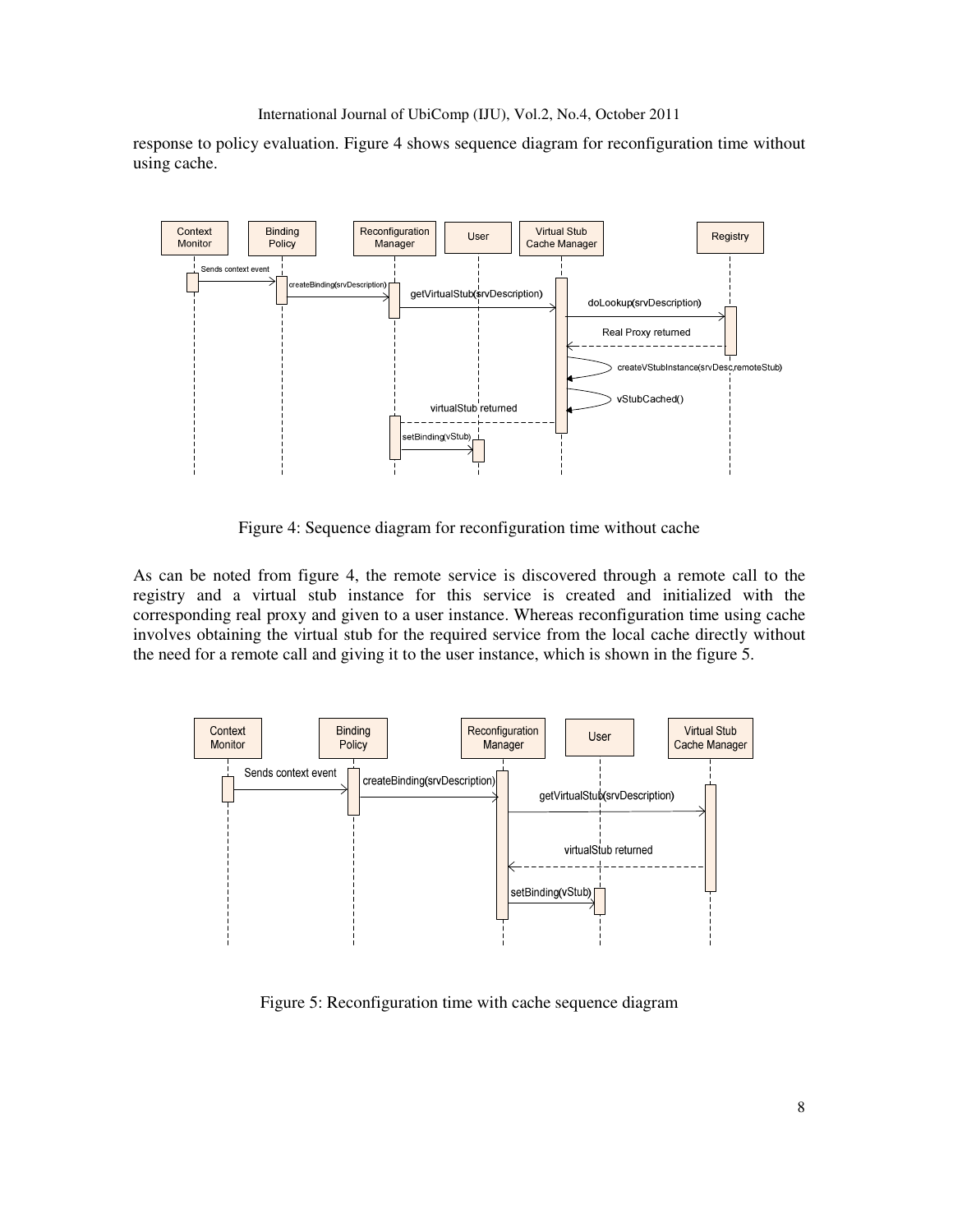# **4.1 Experimental Setup**

We conducted tests to measure reconfiguration time without using cache and using cache. We used four machines and ran tests on each of them. The four machines used were: (1) Intel Celeron 501 MHz, 256MB RAM; (2) Intel Pentium 3 734 MHz CPU, 384MB RAM; (3) Intel P4 2.4GHz, 1GB RAM; and (4) Intel Xeon, 2 GHz, 2GB RAM. All machines were running windows XP and used JDK1.5. The JDK1.5 or above is the requirement for running PCRA. As can be noted, machines used range from a less powerful machine to a typical desktop PC. The purpose of running tests on each of these machines was to investigate how PCRA scales from less powerful machines to powerful desktops. In configuration setup, PCRA (Ponder2 system and Reconfiguration and Adaptation Infrastructure (RAI)), RMI registry, remote services were running on the same machine.

# **4.2 Test Results**

### **Test 1:** Reconfiguration time without cache

To measure this time on each of four machines, the binding policy was triggered 20 times. This policy responds to a user presence event and its action part has a reconfiguration message to discover and bind the light service to the user instance.

### **Test 2:** Reconfiguration time with cache

To measure this time on each of four machines, the same binding policy used in Test1 was triggered 20 times. In the binding process, the virtual stub was obtained from the local cache directly without the need for a remote call and delivered to the user instance.

**Results:** The reported times for test 1 and test 2 are average times and are presented graphically in figure 6 along with standard deviation. Reconfiguration time includes a RMI lookup time (time to discover a remote service) and this provides the largest contribution to reconfiguration time. This is due to fact that the remote calls are much slower than local calls, at least 1000 times slower. As can be noted, reconfiguration time with caches on each of machines is a far lower than the reconfiguration time without caches. This clearly shows that the seamless caching support of virtual stubs provided by PCRA significantly reduces reconfiguration time (hence improves performance) and improves system scalability. Note that the binding policy triggered in test 1 involves discovering only one remote service, light service (i.e., the user has a binding with one service), thus reconfiguration time includes just one remote lookup time. However, the user can have multiple bindings and each binding involves a remote lookup time. As a result, the reconfiguration time with each additional binding would increase significantly. As expected, as shown in figure 6, reconfiguration time with and without caches from a less powerful machine to a powerful machine reduces considerably and vice versa. This indicates that PCRA can scale down and run on resource-constrained devices.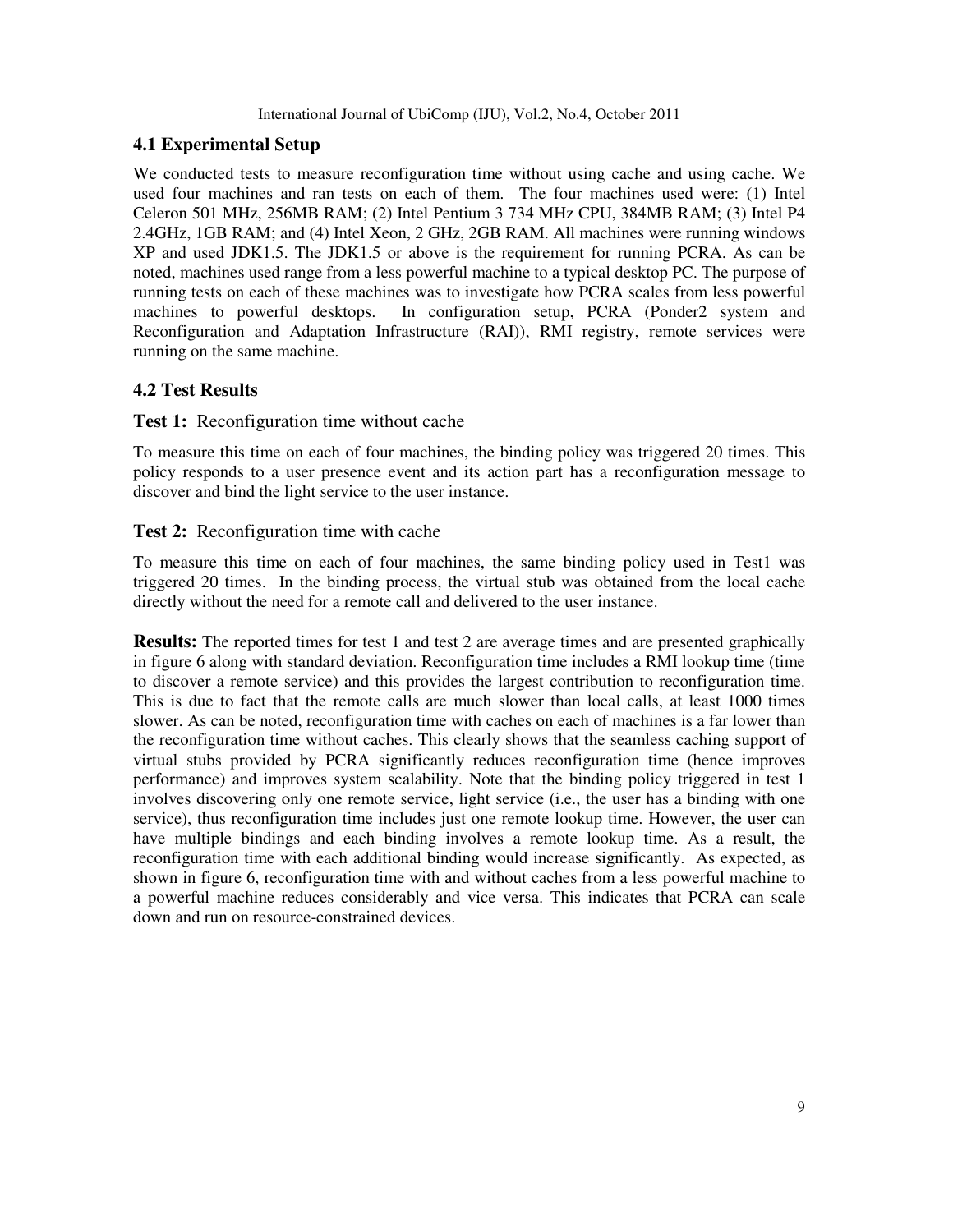

Figure 6: Reconfiguration time comparisons with and without cache

# **5. RELATED WORK**

There exists a large body of work on caching, especially on web caching, in which various caching techniques have been deeply examined and applied [24, 25]. Other environments such as mobile and ubiquitous environments are dynamic, where dynamicity arises out of various factors such as weak connectivity (resulting from intermittent communication due to low bandwidth, high latency, etc), frequent disconnections and heterogeneity of mobile clients. Weak connectivity and frequent disconnection problems affect the user experience. To address these issues and hence to improve user experience, various caching techniques have been proposed and implemented in mobile and ubiquitous environments. In this section we focus on providing related work in mobile environments and compare it with the proposed caching support.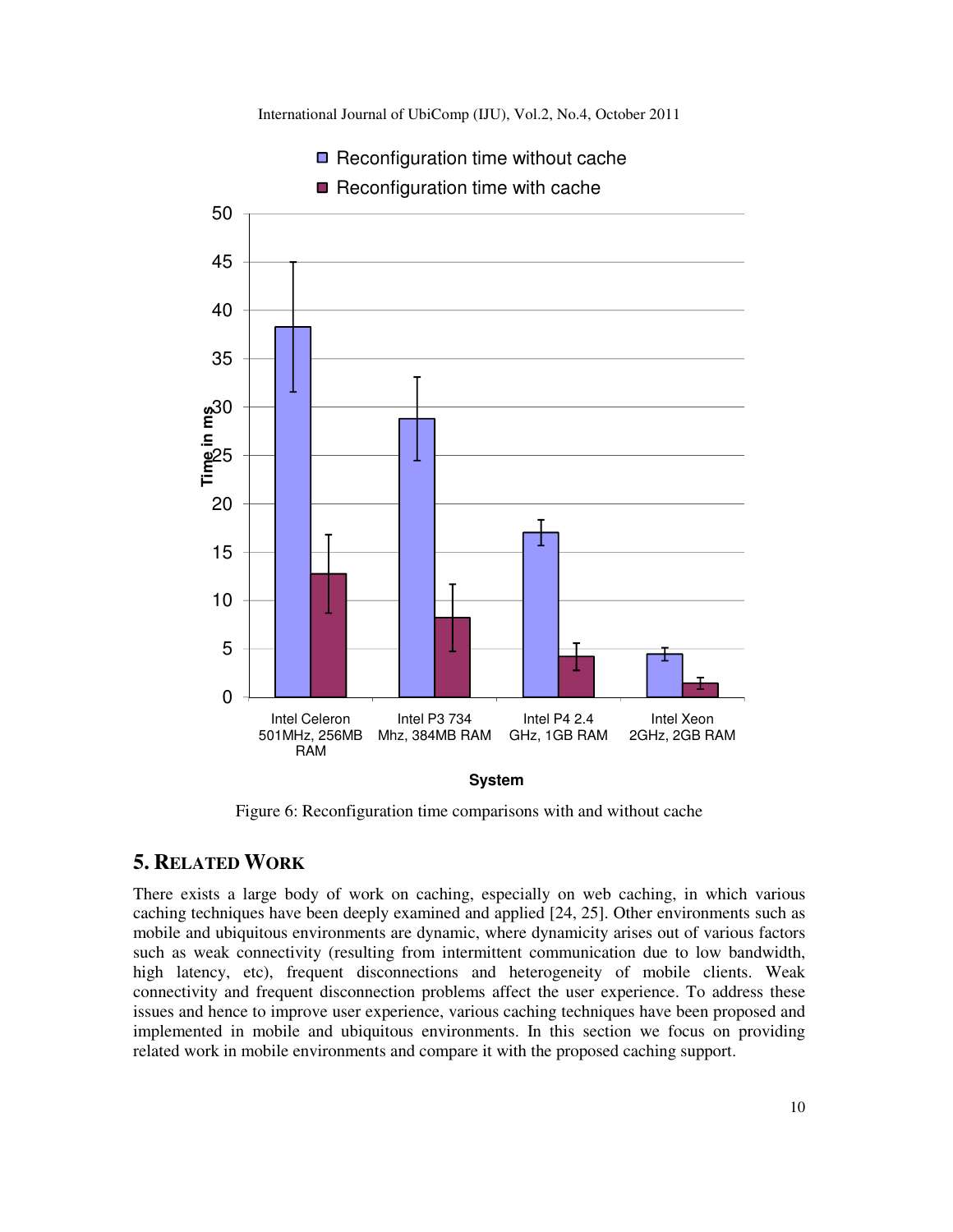Various research efforts [19, 20, 21, 22, 23, 26] target mobile environments and support disconnections, which enable mobile clients to carry on accessing services in case of disconnections. The system [19] provides support for caching of web services for supporting disconnections in mobile environments, where SOAP (Simple Object Access Protocol) requests / responses are cached. This system involves a design component called SOAP proxy, which caches SOAP request sent by the client and the SOAP response made by the service. When the client is disconnected and requests to access the service, the SOAP proxy obtains the response from the cache (if available in the cache) and serves it to the mobile host. Other systems that support caching of webs services for mobility include [20, 23].

The middleware called SCaLaDE [21] targets mobile environments and provides the support for rebinding of links to information resources in response to mobile entity migration. In addition to this, SCaLaDE also supports disconnection operations during which service request are carried on. SCaLaDE uses a design component, called mobile proxy, which is responsible to perform all kinds of adaptation supported by SCaLaDE including handling of disconnections.

The authors in [22] have developed a framework called Domint, which supports disconnections in CORBA environment. Domint enables mobile hosts to carry on accessing distributed CORBA objects when the mobile hosts are disconnected. The working of Domint involves intercepting request made to CORBA ORB and then transparently rerouting these requests to the local disconnected object.

It can be noted that the above research efforts target mobile environments and handle temporary disconnections to improve mobile user experience by caching request / response and serving these cached responses to mobile clients when disconnected. In contrast to these systems, we target smart environments (e.g., smart homes) where our caching support of virtual stubs improves the experience of users of the smart environment. The virtual stub wraps a real proxy of the remote service and in PCRA the binding to the remote service is through its corresponding virtual stub. As a part of our caching support, the virtual stub is cached locally and when the binding to the same remote service is required again, the virtual stub is obtained from local cache without the need for a remote lookup, hence improving the user experience.

# **6. CONCLUSION**

User experience is an important factor to consider while designing and implementing systems that enable development and execution of mobile and ubiquitous computing applications. In mobile environments, user experience is affected due to dynamicity of the mobile environments (e.g., weak connectivity, frequent disconnections, etc) while accessing services. To improve the mobile user experience, various caching techniques have been proposed, which include caching request / response pair (request made by the mobile client and the response made by the service) and local availability of the remote object. In other ubiquitous computing environments such as smart homes, realization of many applications require discovering remote services based on context and then binding them to application component. Discovery of remote service based on context requires remote lookups, which provide a largest contribution to overall binding time. This results in system performance degradation, thus affecting user experience. In this paper we presented and described our caching support of virtual stubs to address this issue. The key design component of caching support is the virtual stub cache manager, which interacts with other RAI design components to provide caching support. As a part of reconfiguration support provided by PCRA for establishing bindings with the remote services, the remote service was discovered based on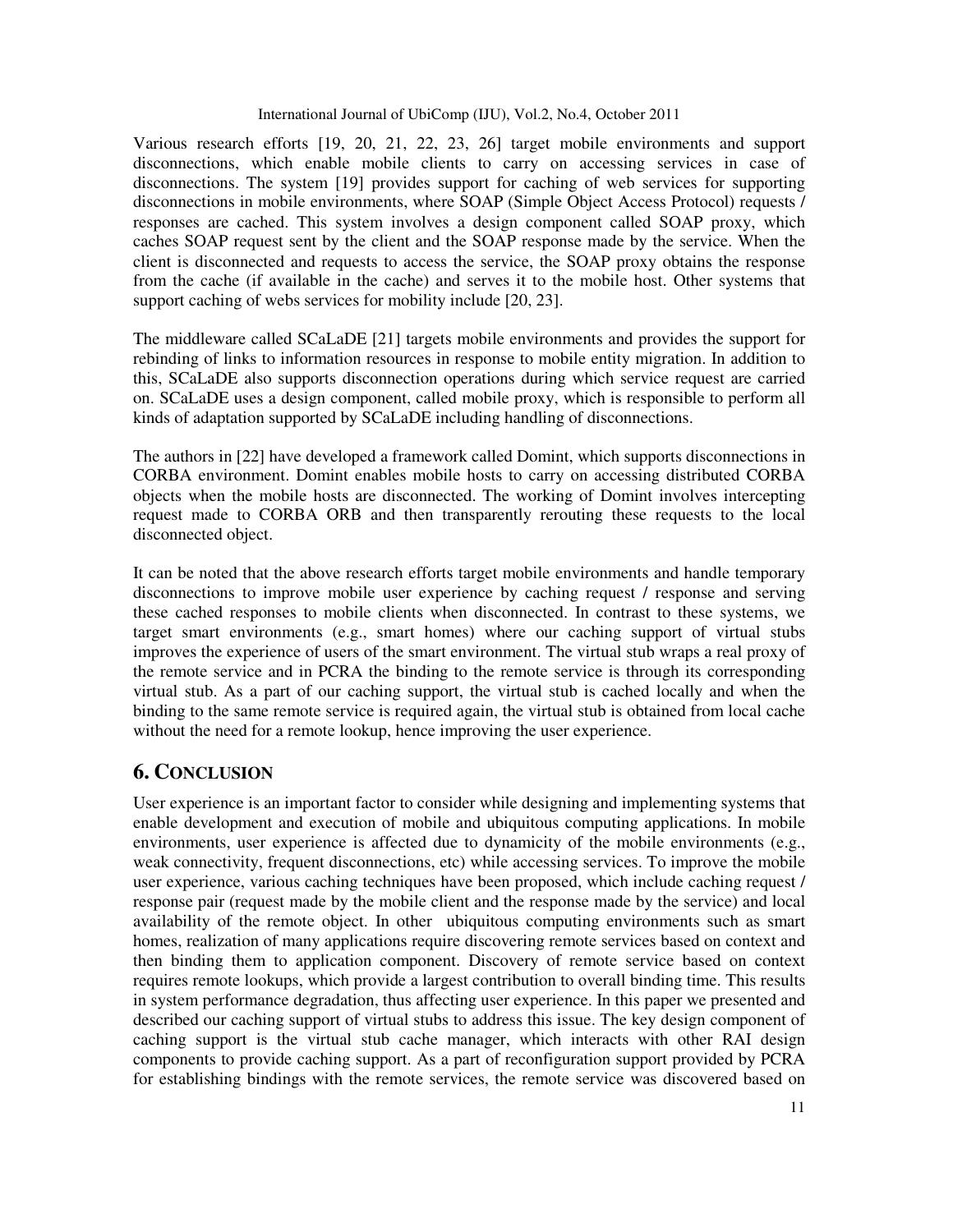context, an instance of virtual stub was created and initialized with the real proxy of the remote service and then it was locally cached. When the binding to the same service was needed again, its corresponding virtual stub was obtained from the local cache without the need for performing a lookup to discover the required service, thus improving application performance. We also provided performance evaluation of the proposed caching support, which clearly indicates that it significantly reduces reconfiguration time, hence improved user experience.

### **REFERENCES**

- [1] L. D. Dhomeja " Supporting Policy-Based Contextual Reconfiguration and Adaptation in Ubiquitous Computing", Ph.D. Thesis, School of Informatics, University of Sussex, 2011.
- [2] L. D. Dhomeja, Y. A. Malkani. A. A Shah and K. Khoumbati, "System Support For Managing Invalid Bindings", International Journal of UbiComp (IJU), Vol.2, No.3, July 2011.
- [3] Ponder2 Software and Documentation available at: http://www.ponder2.net/.
- [4] K. Twidle, N. Dulay, E. Lupu, and M. Sloman, "Ponder2: A Policy System for Autonomous Pervasive Environments" Proceedings of 5th International Conference Autonomic and Autonomous Systems, pp. 330–335, April 2009.
- [5] A. K. Dey and G. D. Abowd, "Towards a Better Understanding of Context and Context-Awareness", Proceedings of Workshop on The What, Who, Where, When, and How of Context-Awareness, Conference on Human Factors in Computing Systems, The Hague, The Netherlands, April 2000.
- [6] G. Chen and D. Kotz "A Survey of Context-Aware Mobile Computing Research" Dartmouth College Technical Report TR2000-381, November 2000.
- [7] N. B. Schilit, N. Adams, and R. Want, "Context-Aware Computing Applications", Proceedings of the Workshop on Mobile Computing Systems and Applications, pp. 85-90, 1994.
- [8] D. Chalmers, "Contextual Mediation to Support Ubiquitous Computing", PhD thesis, Imperial College London, 2002.
- [9] J. Pascoe, "Adding Generic Contextual Capabilities to Wearable Computers", Proceedings of 2nd International Symposium on Wearable Computers, pp. 92-99, 1998.
- [10] J. Robinson, I. Wakeman, and D. Chalmers, "Composing Software Services in the Pervasive Computing Environment: Languages or APIs?", Pervasive and Mobile Computing, vol. 4 no.4, pp. 481-505, August 2008.
- [11] R. Grimm, J. Davis, B. Hendrickson, E. Lemar, A. MacBeth, S. Swanson, T. Anderson, B. Bershad,G. Borriello, S. Gribble, and D. Wetherall,"Systems Directions for Pervasive Computing", Proceedings of the 8th Workshop on Hot Topics in Operating Systems ,IEEE Computer Society, pp. 147–151, 2001.
- [12] R. Grimm, J. Davis, E. Lemar, A. MacBeth, S. Swanson, S. Gribble, T. Anderson, B. Bershad, G.Borriello, D. Wetherall, "Programming for Pervasive Computing Environments", University of Washington, Technical Report UW-CSE-01-06-01, June 2001.
- [13] A.R. Tripathi, D. Kulkarni, and T. Ahmed, "A specification model for context-based collaborative applications", Pervasive and Mobile Computing, Vol. 1, 1, pp. 21-42, 2005.
- [14] N. Damianou, N. Dulay, E. Lupu, and M. Sloman, "The Ponder Specification Language", Workshop on Policies for Distributed Systems and Networks, 2001.
- [15] J. Lobo, R. Bhatia,and S. Naqvi, "A Policy Description Language", Proceedings of Innovative Applications of Artificial Intelligence, pp. 291–298, 1999.
- [16] PonderTalk description available at: http://www.ponder2.net/cgi-bin/moin.cgi/PonderTalk.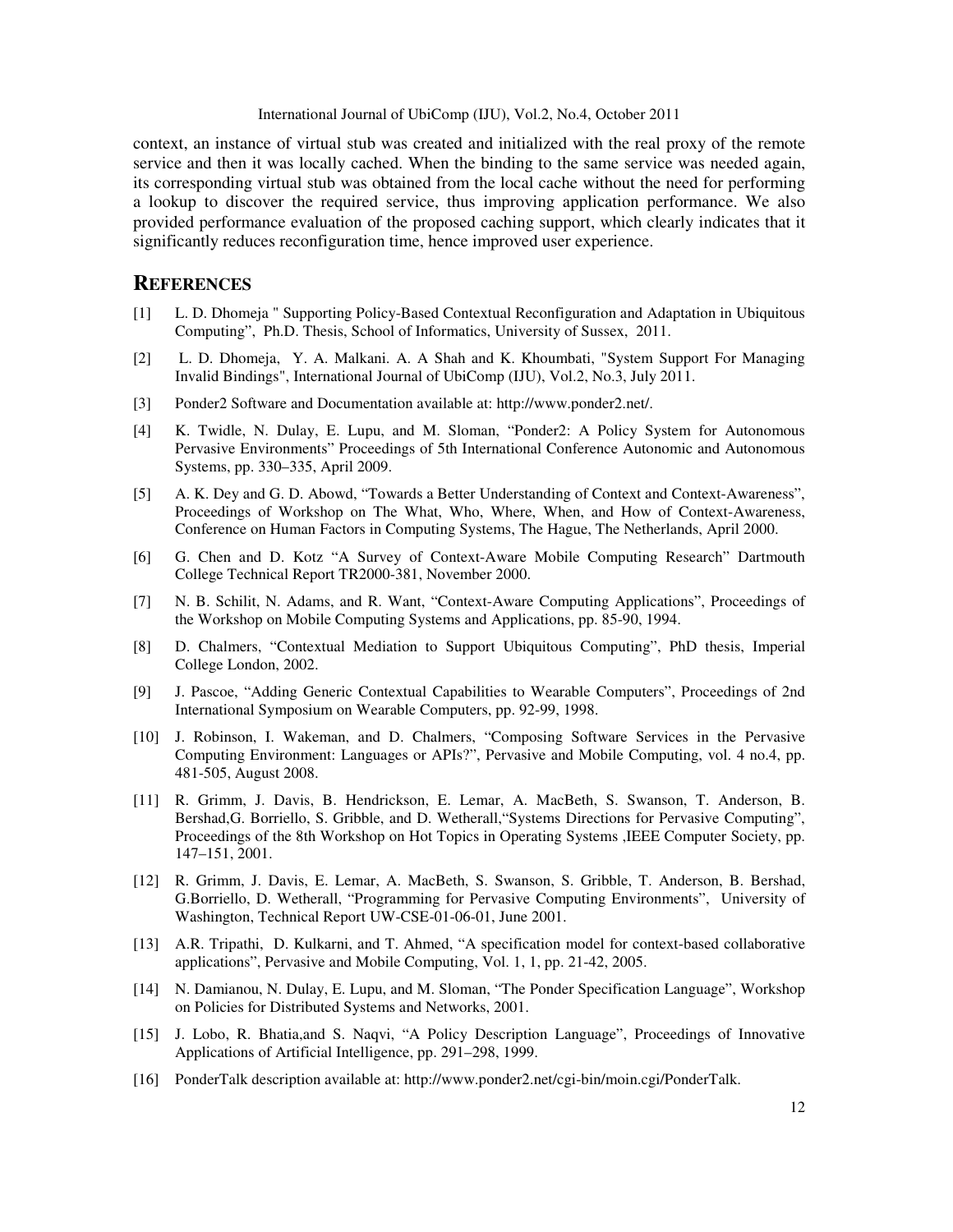- [17] "Seamlessly Caching Stubs for Improved Performance", http://onjava.com/pub/a/onjava/2001/10/31/rmi.html.
- [18] J. Keeney and V. Cahill, "Chisel: A Policy-Driven, Context-Aware, Dynamic Adaptation Framework", Proceedings of IEEE 4th International Workshop on Policies for Distributed Systems and Networks, pp. 3-14, 2003.
- [19] B. Terry and V. Ramasubramanian, "Caching XML Web Services for Mobility", May 2003.
- [20] K. Elbashir and Ralph Deters, "Transparent Caching for Nomadic WS Clients. Proceedings of the IEEE International Conference on Web Services (ICWS'05).
- [21] P. Bellavista, A. Corradi, R. Montanari, and C. Stefanelli, "Policy-Driven Binding to Information Resources in Mobility-Enabled Scenarios", Proceeding of 4thInternational Conference on Mobile Data Management, 2003.
- [22] D. Conan, Sophie Chabridon, Olivier Villin, and Guy Bernard, "Domint: A Platform for Weak Connectivity and Disconnected CORBA Objects on Hand-Held Devices, May 2003.
- [23] J. Reabow and Darryl Pillay, " Caching of XML Web Services for Disconnected Operation", Technical Report Number: CS04-09-00, Department of Computer Science, University of Cape Town, 2004.
- [24] J. Wang. "A survey of Web caching schemes for the Internet". ACM Computer Communication Reviews, pp: 36–46, 1999.
- [25] S. Buchholz and A. Schill, "Web Caching in a Pervasive Computing World", Proc. of the 6th World Multiconference on Systemics, Cybernetics and Informatics (SC12002), Orlando, FL, USA, Jul 14- 18, 2002.
- [26] C. Dorn and S. Dustdar, "Achieving Web Service Continuity in Ubiquitous Mobile Networks the SRR-WS Framework". 4th International Workshop on Ubiquitous Mobile Information and Collaboration Systems (UMICS), co-located with CAiSE-06, 5 – 6 June 2006, Luxemburg.

### **Authors**

**Dr. Lachhman Das Dhomeja** is an Assistant Professor at the Institute of Information & Communication Technology (IICT), University of Sindh, Jamshoro, Pakistan. He got his Master's degree in Computer Technology from University of Sindh, Jamshoro (Pakistan) in 1991 and PhD from University of Sussex, UK in 2011. His main research area is Pervasive Computing in general and policy-based context-awareness in particular. His other research interests include secure device pairing in ubiquitous environments, software architectures and Distributed Computing.

**Dr. Yasir Arfat Malkani** is a Lecturer at the Institute of Mathematics and Computer Science (IMCS), University of Sindh, Jamshoro, Pakistan. He go his Master's degree in Computer Science from University of Sindh, Jamshoro (Pakistan) in 2003 and PhD from University of Sussex, Brighton, UK in 2011. His main area of research is Pervasive Computing. His research is focused on secure device/service discovery and access control mechanisms using policies and location/proximity data/information. He is also interested in sensor networks, wireless networks (including WiFi, Bluetooth, WiMAX, etc), and solutions to various issues in





distributed and pervasive computing systems through the integration of tools and techniques from distinct disciplines/areas.